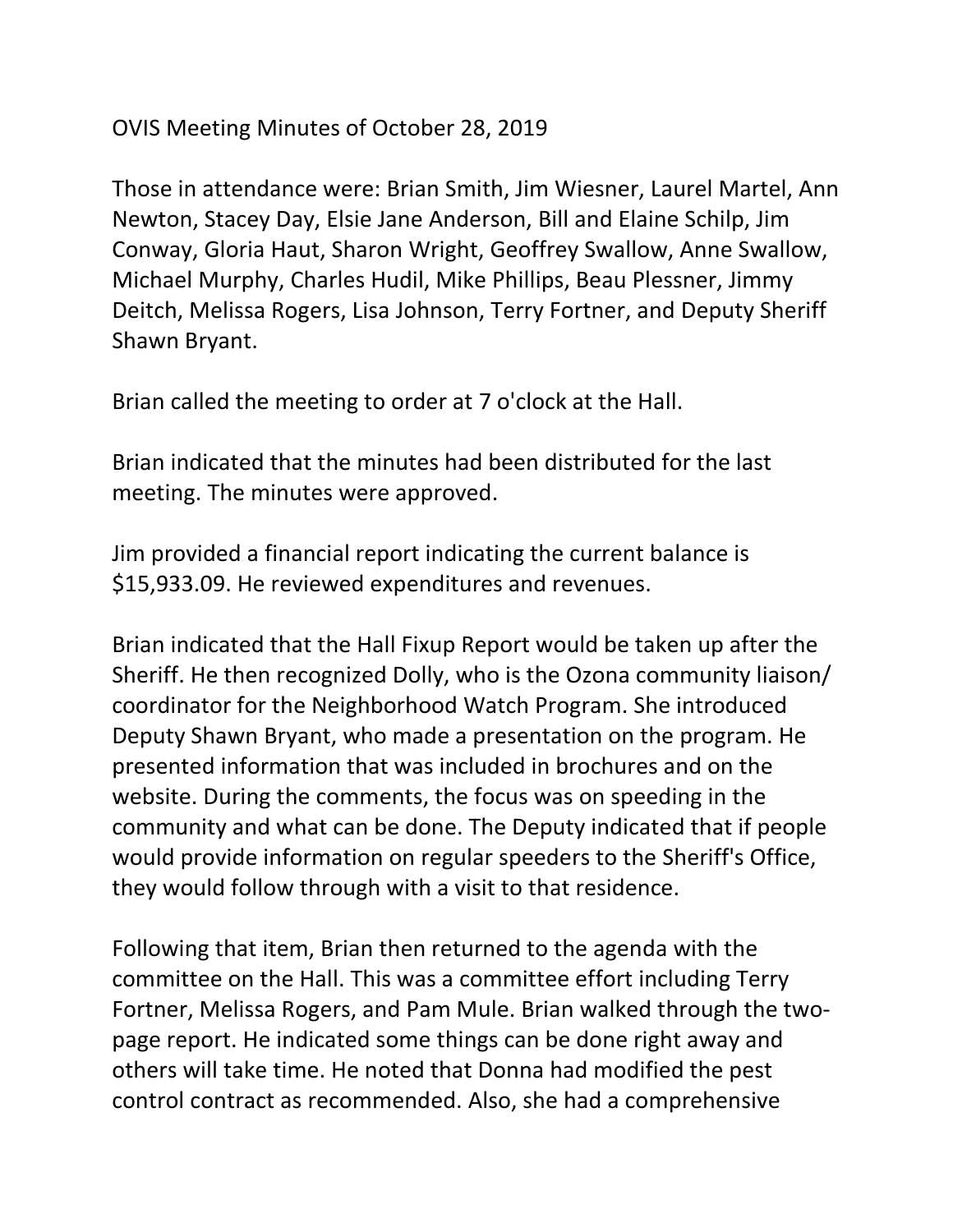cleaning of the Hall performed. Brian indicated this documented activity will continue to be a work in progress.

Beau brought up that the historic documents on the wall should be reframed. It was agreed that an evaluation will be made as to the options for action. Terry will work with this.

Brian then introduced Stacey Day of Pinellas County, who made a presentation concerning the living shoreline demonstration project at the end of Bay Street. This project is to modify seawall locations to make them more natural and functional. She handed out a brochure that showed graphically how this could be accomplished. This would be a demonstration project to show how this can be accomplished. It was suggested that there will be an opportunity to improve the benches at this location, possibly as part of the project. The proposal was well received.

Brian then reviewed upcoming events in Ozona. The Halloween Open House is October 31, and Sue White is organizing that. It was agreed to advance \$75 for the event expenses.

Brian said the Holiday Potluck is December 10, and Connie will be in town to manage this event, which will include food from the restaurants in Ozona as well as food from the community participants.

Brian then reviewed the Golf Cart Parade event for December 8. Jim will be updating the website information with the updated map, etc. The program will be similar to the previous year. Online registration will be \$10 with registration after the deadline at the event being \$20. The website registration will be opened up next week and will close December 4. An announcement will be sent out to the community on this event and its specifics.